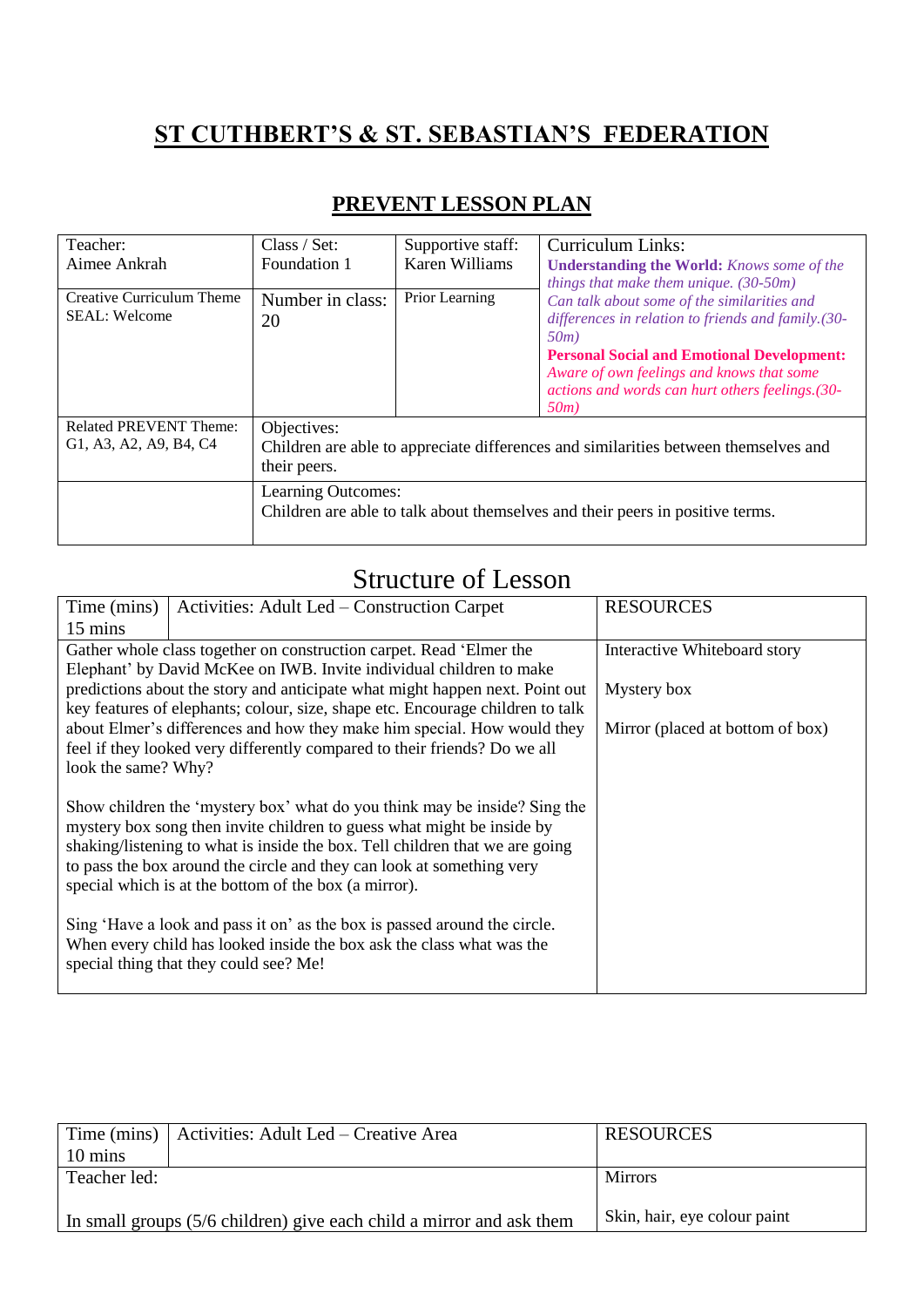| to talk about their special features; hair colour, eye colour, skin<br>colour etc. tell children that they are going to be painting their own<br>portraits.                                               | Paper |
|-----------------------------------------------------------------------------------------------------------------------------------------------------------------------------------------------------------|-------|
| Pupil Activity:                                                                                                                                                                                           |       |
| Give each child a piece of paper and support them in completing a<br>self-portrait. Talk in positive terms about their special features. All<br>pictures to be displayed on 'Welcome Wall' in quiet room. |       |

| Time (mins)                                                               | Activities: Child Initiated                                                 | <b>RESOURCES</b>     |  |
|---------------------------------------------------------------------------|-----------------------------------------------------------------------------|----------------------|--|
| Non-                                                                      |                                                                             |                      |  |
| restricted                                                                |                                                                             |                      |  |
|                                                                           |                                                                             |                      |  |
|                                                                           | <b>Reading Area:</b> Provide a set of story masks for children to role-play | Role-play masks      |  |
| the story of 'Elmer.                                                      |                                                                             |                      |  |
|                                                                           |                                                                             | Rainbow Playdough    |  |
|                                                                           | <b>Play-dough Area:</b> Provide rainbow coloured play-dough and             |                      |  |
|                                                                           |                                                                             | <b>Purple Grapes</b> |  |
| 'Elmer' Playdough mats.                                                   |                                                                             |                      |  |
|                                                                           |                                                                             | Writing frames       |  |
|                                                                           | <b>Mud Kitchen:</b> Provide grapes for children to squish and squeeze $-$   |                      |  |
|                                                                           | encourage children to talk about why Elmer did this in the story.           | Collage materials    |  |
|                                                                           |                                                                             |                      |  |
|                                                                           |                                                                             |                      |  |
|                                                                           | <b>Inside/Outside Writing Areas:</b> Allow children the opportunity to      | Coloured materials.  |  |
| make their own story books using readily available resources.             |                                                                             |                      |  |
| Provide children with a range of writing frames.                          |                                                                             |                      |  |
|                                                                           |                                                                             |                      |  |
| <b>Creative Area:</b> Provide a range of collage materials and Elmer      |                                                                             |                      |  |
|                                                                           |                                                                             |                      |  |
| frames for children to make individual Elmer collages.                    |                                                                             |                      |  |
|                                                                           |                                                                             |                      |  |
| <b>Role-Play Area:</b> Provide a range of coloured materials for children |                                                                             |                      |  |
| to re-enact the story of 'Elmer'.                                         |                                                                             |                      |  |
|                                                                           |                                                                             |                      |  |
|                                                                           |                                                                             |                      |  |

| Time (mins)                                                                                                                                                                                                                                                                  | <b>Activities: Key Person Group</b> | <b>RESOURCES</b>                   |
|------------------------------------------------------------------------------------------------------------------------------------------------------------------------------------------------------------------------------------------------------------------------------|-------------------------------------|------------------------------------|
| 15 mins                                                                                                                                                                                                                                                                      |                                     |                                    |
| Plenary/Homework                                                                                                                                                                                                                                                             |                                     | Quiet rooms                        |
| In Key Person Groups discuss the reasons for Elmer the colourful<br>elephant painting himself, why did he pretend to be a grey elephant<br>when he wasn't? Why people might hide who they really are to 'fit<br>in'. Show children some self-portraits; who are they? Invite |                                     | Big Book 'Elmer'<br>Self-portraits |
| individual children to talk about what makes them special.                                                                                                                                                                                                                   |                                     |                                    |